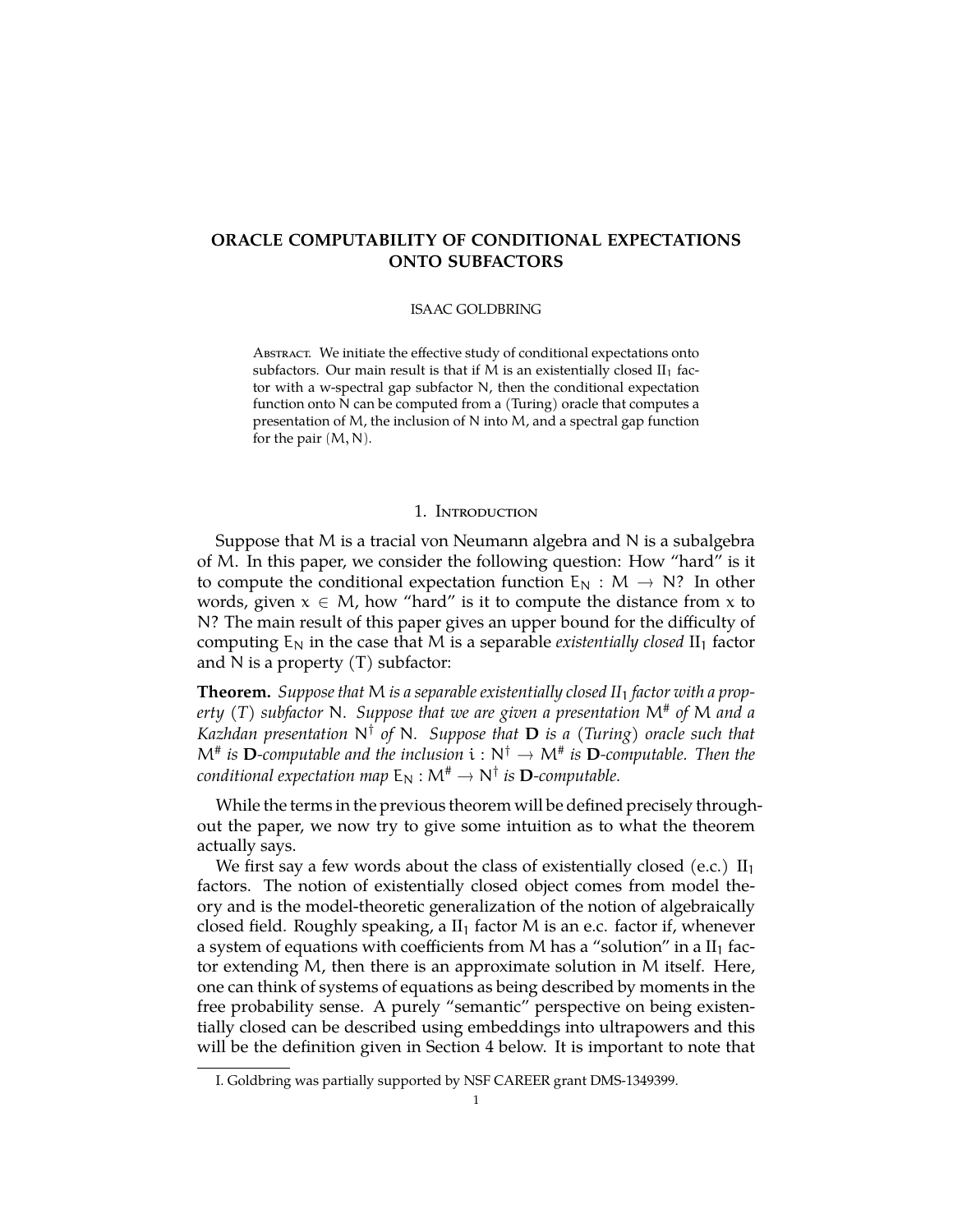there is a large class of e.c. factors (whence the above result is not vacuous) although whether or not a concrete example of one can be given depends on the truth of the Connes Embedding Problem.

We now describe the remaining terms in the above theorem. The result above is framed in the language of *computability theory*. In order to treat operator algebras in this framework, we need to encode a separable tracial von Neumann algebra using a countable amount of data. Towards this end, we consider *presentations* of  $II_1$  factors, which are essentially dense countable \*-subalgebras of the given von Neumann algebra that we imagine being able to input into a theoretical computer.

In general, we do not expect that this theoretical computer should be able to (approximately) compute the algebraic operations and the 2-norm of the presentation. Instead, our results are *relative* in the sense that we allow computers with "oracles" meaning that the computers are allowed to also make queries to functions that are not in general computable. (More on this in Section 2.) Thus, our main result says that if one has presentations of M and N such that one can compute the algebraic operations and 2-norm of the presentation of M using some oracle **D** as well as how the presentation of N "sits" inside of M, then this same oracle can, given an element  $x$  in the presentation of M and a rational tolerance  $\epsilon$ , compute an element of the presentation of N that is within  $\epsilon$  of  $E_N(x)$ .

Note that, in general, given an oracle that can compute the presentation of M and an the inclusion of the presentation of N in M, one can compute upper bounds for the distance of an element of  $M$  to  $N$  by simply calculating the distances between the element of M and various elements of N and recording every time one gets closer than previous calculations. The nontrivial part is knowing when you cannot get any closer, namely, how do you know when to stop this procedure? The import of our main theorem is that in the case of a property  $(T)$  subfactor of an e.c. factor, one can in fact determine when one has approximately achieved the minimum distance.

The argument proving the previous theorem is inspired by an argument of Macintyre [\[9\]](#page-9-0) on e.c. groups. There, he proves that for each  $n \geq 1$ , there is a formula  $\varphi(x_1, \ldots, x_n, y)$  in the language of groups such that, for any e.c. group G and any  $a_1, \ldots, a_n, b \in G$ , one has that b belongs to the subgroup of G generated by  $a_1, \ldots, a_n$  if and only if  $\varphi(a_1, \ldots, a_n, b)$  is true in G. In other words, while testing for membership in a subgroup is usually not a first-order concept, it actually is in e.c. groups and uniformly so over all e.c. groups. Our original motivation was to try to adapt Macintyre's argument to the setting of e.c. factors (which seemed feasible as the main ingredients were amalgamated free products and HNN extensions, both of which make sense in the case of tracial von Neumann algebras) and the theorem above is what we obtained after adapting his arguments.

The formula  $\varphi(x_1,\ldots,x_n,y)$  referred to in the previous paragraph is the existential statement asserting the existence of an element u which commutes with the  $x_i$ 's yet does not commute with y. (Clearly if such  $u$  exists,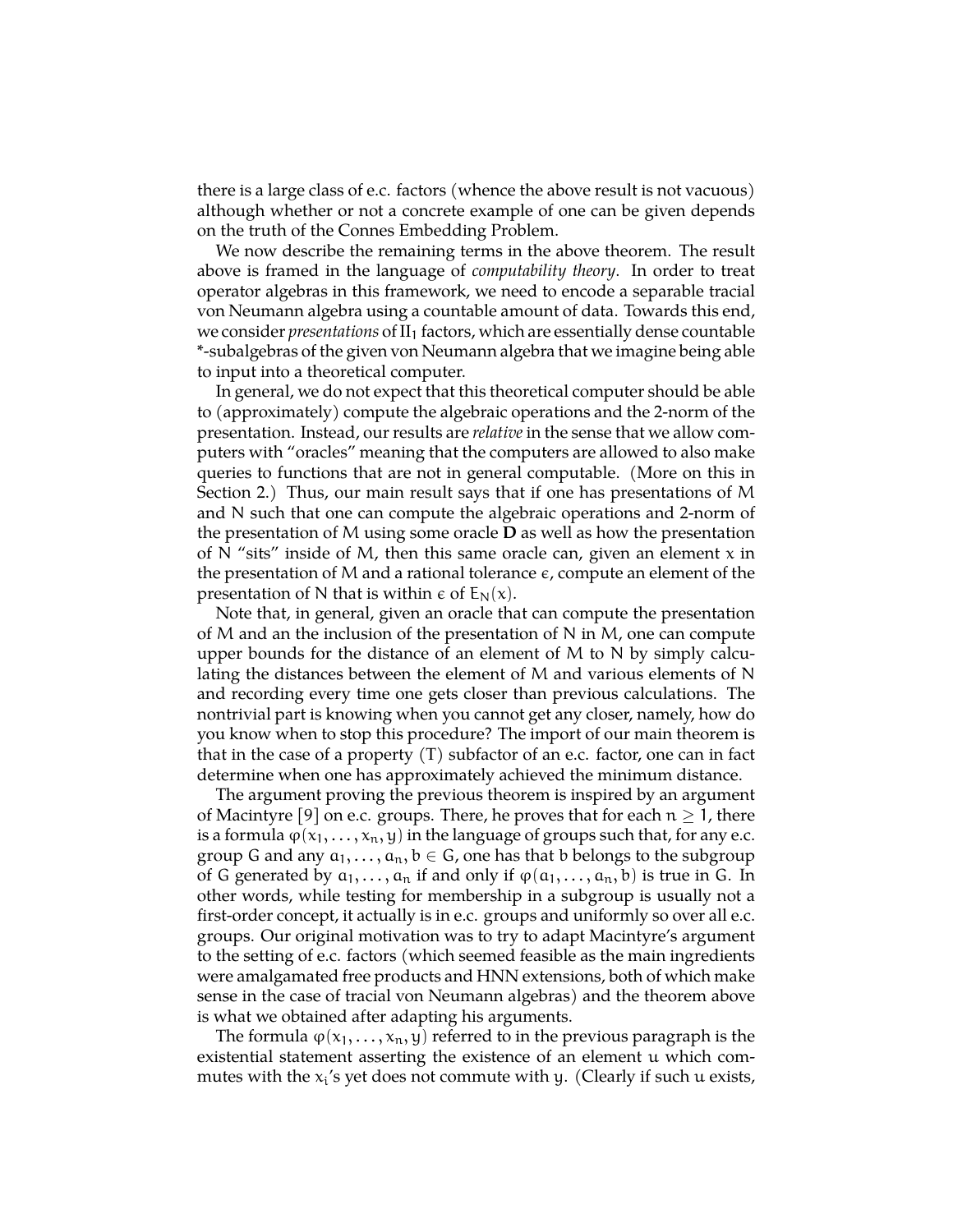then y does not belong to the subgroup generated by  $x_1, \ldots, x_n$ ; the miraculous part is that, in an e.c. group, the converse holds.) If one tries to write down an analogous formula in the von Neumann algebra setting, then since the corresponding existence statement would be an approximate existence statement (as the existential quantifier is replaced by the approximate existential quantifier inf), we would only know about an element u which approximately commutes with the  $x_i$ 's. In order to gain any traction, one would need to know that such a u is near an element which actually commutes with the  $x_i$ 's. It is this *spectral gap* property of the property  $(T)$  subfactor N that is needed to adapt Macintyre's work. Thus, our main theorem is actually applicable in the wider context of spectral gap subfactors, the only issue being that the computability of a corresponding spectral gap function also becomes an extra parameter in the statement of the theorem. This spectral gap function is automatically computable in the case of a property (T) subfactor using the existence of "Kazdhan" sets (a result due to Connes and Jones [\[3\]](#page-9-1)) and a presentation in which the Kazhdan set is computable.

In the next section, we briefly describe the basic facts from computability theory needed to understand the rest of the paper. The two sections that follow describe the basic facts needed about spectral gap subfactors and existentially closed  $II_1$  factors in order to understand the proof of the main theorem, which appears in the final section.

We would like to thank Timothy McNicholl, Alexander Melnikov, and Andre Nies for patiently explaining the finer points of computable structure theory for metric structures. We would also like to thank Adrian Ioana for useful discussions around spectral gap and property (T).

#### 2. COMPUTABLE STRUCTURE THEORY FOR  $II_1$  factors

2.1. **Turing oracles.** We begin this section with a brief discussion of the basic notions from computability theory; a good and accessible reference is [\[4\]](#page-9-2).

Computability theory studies the question of what it means for a function f :  $\mathbb{N}^k \to \mathbb{N}$  to be "computable." Naïvely speaking, such a function f should be computable if there is an algorithm $^1$  $^1$  such that, upon input  $(\mathfrak{a}_1,\ldots,\mathfrak{a}_\mathsf{k})\in$  $\mathbb{N}^k$ , runs and eventually halts, outputting the result  $f(a_1, \ldots, a_k)$ . There are many approaches to formalizing this heuristic (e.g. Turing-machine computable functions and recursive functions) and all known formalizations can be proven to yield the same class of functions. This latter fact gives credence to the *Church-Turing thesis*, which states that this aformentioned class of functions is indeed the class of functions that are computable in the naïve sense described above. In the rest of this paper, we will never argue about

<span id="page-2-0"></span><sup>1</sup>This algorithm is allowed to refer to basic arithmetic operations such as addition and multiplication.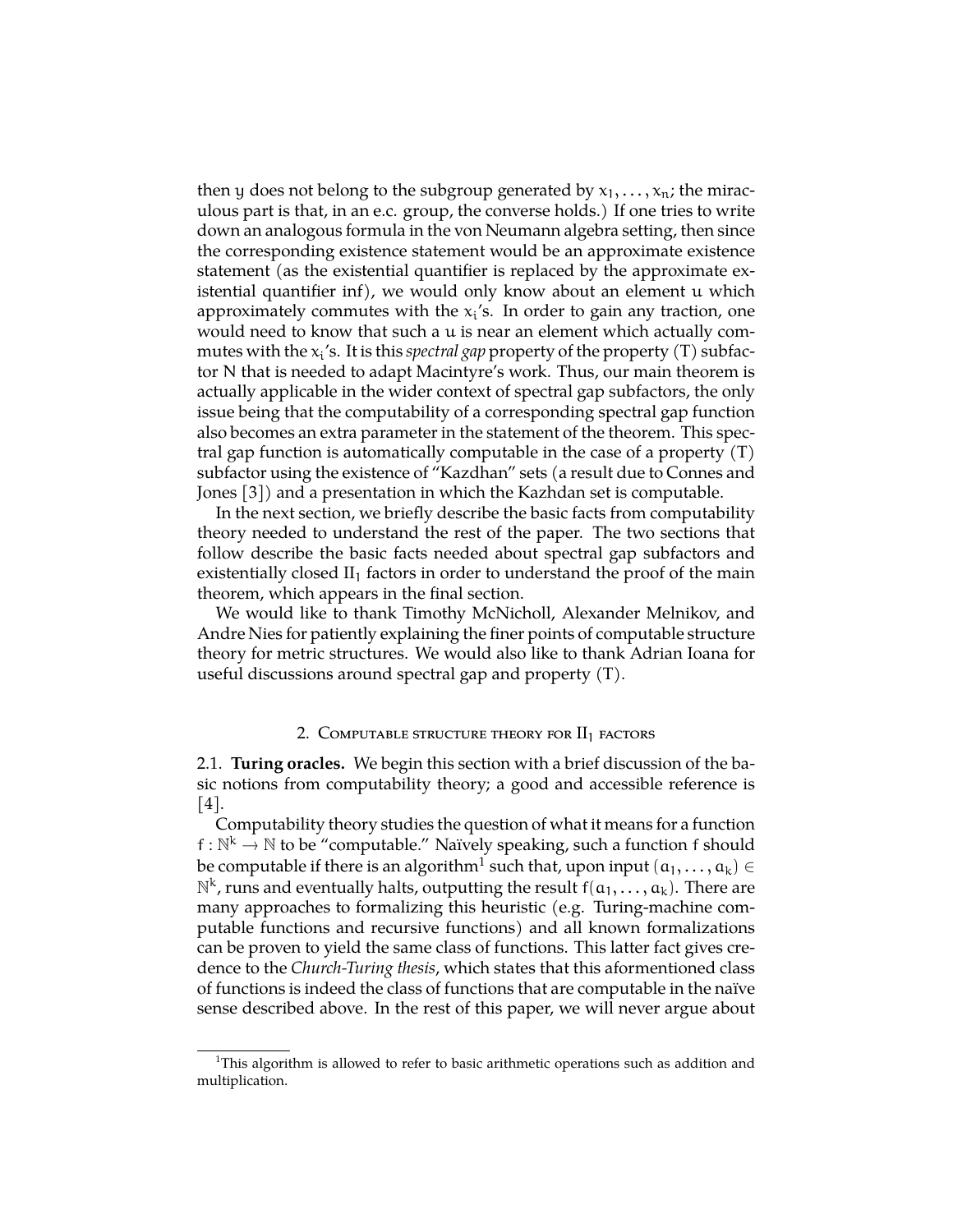this class of functions using any formal definition but will only argue informally in terms of some kind of algorithm or computer; this is often referred to as arguing using the Church-Turing Thesis.

As discussed in the introduction, the functions that we are interested in are almost certainly not computable in the sense of the previous paragraph. Instead, we will consider a relative form of computability in the following sense: given a function  $\mathbf{D}: \mathbb{N}^{\mathsf{L}} \to \mathbb{N}$ , a **D-algorithm** is an algorithm in the usual sense that is also allowed to make "queries" to an "oracle" which has access to the function **D**. Thus, for example, in the course of running the algorithm, the computer is allowed to query the oracle and ask what is the value of **D**(15) and then use that information in the computation. A function f as above is then said to be **D-computable** (or that **D computes** f) if it is computable using a **D**-algorithm. Of course, if **D** were itself computable, then f would be computable as well.

In the rest of this paper, we often write statements such as "Suppose that **D** is an oracle that computes the functions  $f_1$  and  $f_2$ ." In practice, one would often know that each  $f_i$  is  $D_i$ -computable for some oracles  $D_1$  and  $D_2$ . However, standard coding tricks allow us to find a single oracle **D** that can compute functions that both  $D_1$  and  $D_2$  can compute (and there is a least such **D** in a precise sense). Consequently, we find it cleaner to make statements whose assumptions posit the existence of a single oracle that can compute a handful of functions

2.2. **Computable structure theory.** In this subsection, we present the basic definitions from computable structure theory for metric structures [\[6\]](#page-9-3) (building upon the work in  $\lceil 1 \rceil$ ,  $\lceil 2 \rceil$ ,  $\lceil 10 \rceil$ ,  $\lceil 11 \rceil$ ,  $\lceil 12 \rceil$ ) in the context of tracial von Neumann algebras.

Throughout this subsection, M denotes a separable tracial von Neumann algebra whose unit ball is denoted by  $M_1$ . Given  $x, y \in M_1$ , a **rounded combination** of x and y is an element of the form  $\lambda x + \mu y$ , where  $\lambda, \mu \in \mathbb{C}$ satisfy  $|\lambda| + |\mu| \le 1$ . The rounded combination will be called **rational** if  $\lambda$ and  $\mu$  belong to  $\mathbb{Q}(i)$ .

## **Definition 2.1.**

- (1) *Given*  $A \subseteq M_1$ *, we let*  $\langle A \rangle$  *be the smallest subset of*  $M_1$  *containing* A *and closed under rational rounded combinations, multiplication, and adjoint.*[2](#page-3-0)
- (2) *We say that* A *generates* M *if*  $\langle A \rangle$  *is 2-norm dense in* M<sub>1</sub>.
- (3) *A presentation of* M *is a pair*  $M^{\#} := (M, (a_n)_{n \in \mathbb{N}})$ *, where*  $\{a_n : n \in \mathbb{N}\}$ N} ⊆ M<sup>1</sup> *generates* M*. Elements of the sequence* (an)n∈<sup>N</sup> *are referred to as special points of the presentation while elements of*  $\langle \{a_n : n \in \mathbb{N}\}\rangle$ *are referred to as rational points of the presentation.*

The following remark is crucial for what follows:

<span id="page-3-0"></span> $^2$ In order to fit our discussion under the more general presentation found in [\[6\]](#page-9-3), we need our operations to be uniformly continuous, whence the need to restriction attention to operator norm bounded balls.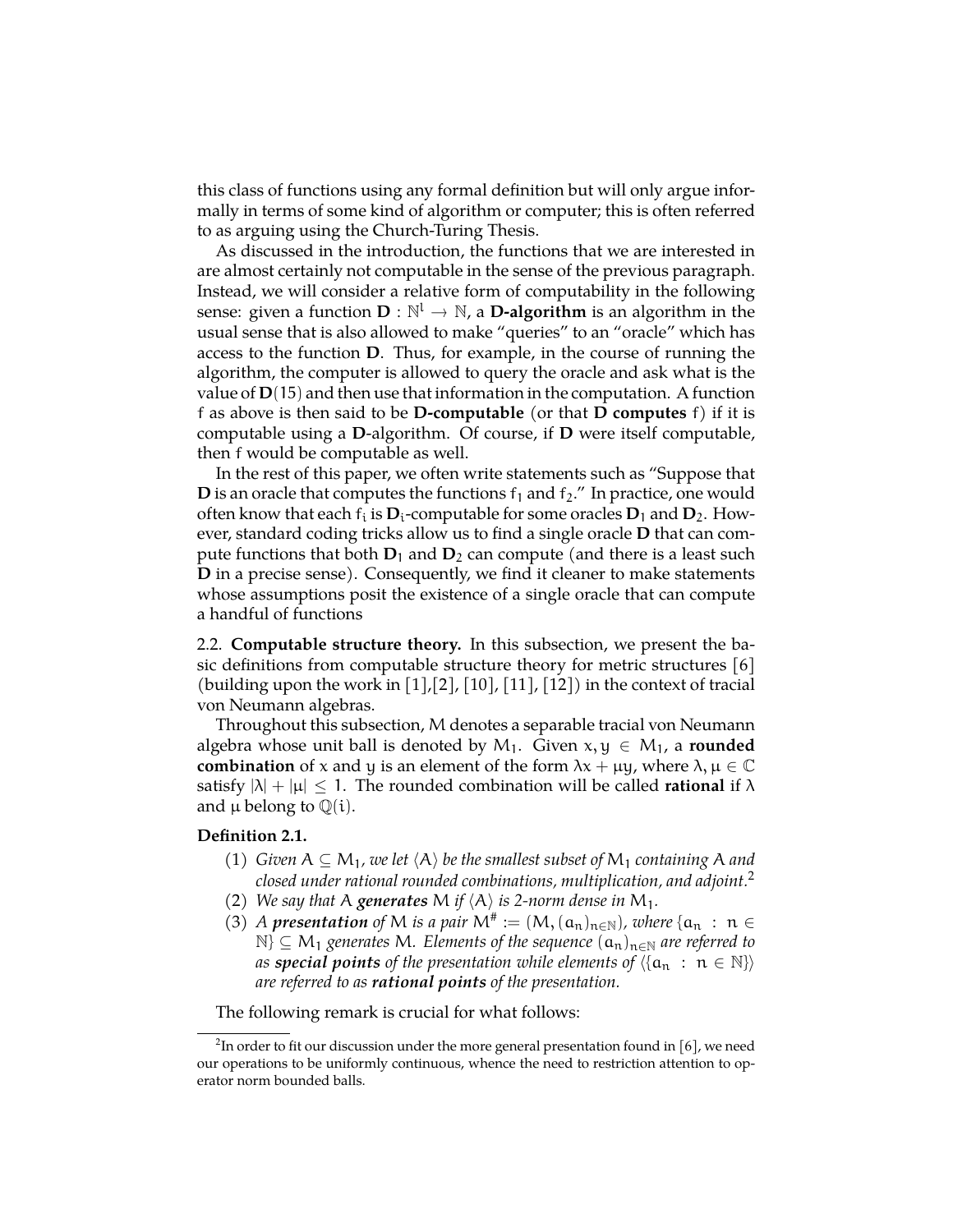**Remark 2.2.** *Given a presentation*M# *of*M*, it is possible to computably enumerate the rational points of* M# *.* [3](#page-4-0) *Consequently, it makes sense to consider algorithms which take rational points of* M# *as inputs and/or outputs.*

**Definition 2.3.** If  $M^*$  is a presentation of M and **D** is an oracle, then  $x \in M_1$ *is a* **D***-computable point of* M# *if there is a* **D***-algorithm such that, upon input*  $k \in \mathbb{N}$ , returns a rational point  $p \in M^{\#}$  with  $d(x, p) < 2^{-k}$ .

**Definition 2.4.** If  $M^*$  is a presentation of M and **D** is an oracle, then  $M^*$  is a **D***computable presentation if there is a* **D***-algorithm such that, upon input rational*  $point \ p \in \mathsf{M}^{\#}$  and  $\mathsf{k} \in \mathbb{N}$ , returns a rational number  $\mathsf{q}$  such that  $|\mathsf{p} \|_2 - \mathsf{q} | < 2^{-\mathsf{k}}$ .

**Definition 2.5.** *Suppose that* M *and* N *are tracial von Neumann algebras with presentations*  $M^*$  *and*  $N^{\dagger}$  *respectively. Further suppose that*  $f : M^m \to N$  *is*<br>*respectively and*  $D$  *is an anithermodel to the manimum and is an AI*<sup>m</sup>)<sup>4</sup> and  $D$  *is an a Lipshitz map (say with respect to the maximum metric on* Mm*)* [4](#page-4-1) *and* **D** *is an oracle. Then* f *is a* **D***-computable map from* M# *into* N† *if there is a* **D***-algorithm* such that, upon input a tuple of rational points  $\vec{p} \in (M^{\#})^m$  and  $k \in \mathbb{N}$ , returns *a rational point*  $p' \in N^{\dagger}$  *such that*  $d(f(\vec{p}), p') < 2^{-k}$ *. (Here, we use an efficient numbering of* N k *to effectively enumerate the* m*-tuples of rational points of* M# *.)*

2.3. **Conditional expectations.** In this subsection, we make a few general observations about computability of conditional expectations. First, we introduce a convenient piece of terminology:

**Definition 2.6.** Suppose that N is a subfactor of M and that  $M^*$  and  $N^{\dagger}$  are pre*sentations of* M *and* N *respectively. For an oracle* **D***, we say that* (M# , N† ) *is a* **D***-computable pair if* M# *is a* **D***-computable presentation of* M *and the inclusion*  $map \ i : N^{\dagger} \to M^{\#}$  is a **D**-computable map.

**Remark 2.7.** If  $(M^{\#}, N^{\dagger})$  is a **D**-computable pair, then  $N^{\dagger}$  is a **D**-computable pre*sentation of* N*.*

**Lemma 2.8.** *Suppose that*  $(M^{\#}, N^{\dagger})$  *is a* **D***-computable pair. Then*  $E_N : M^{\#} \to N^{\dagger}$ <br>*is* **D** *semunitable if and only if them is a* **D** *slocatibus which, were juned astignal is* **D***-computable if and only if there is a* **D***-algorithm which, upon input rational point* p ∈ M# *and* k ∈ N*, produces a rational number* q *such that* |d(p, N) − q| < 2<sup>−k</sup>.

*Proof.* First suppose that  $E_N : M^* \to N^{\dagger}$  is **D**-computable. Fix a rational point  $p \in M^{\#}$  and  $k \in \mathbb{N}$ . Using **D**, we can find a rational point  $p' \in N^{\dagger}$ such that  $d(E_N(p), p') < 2^{-k-1}$ . Since  $i : N^{\dagger} \to M^{\#}$  is **D**-computable, using **D** we can find a rational point  $p'' \in M^{\#}$  such that  $d(i(p'), p'') < 2^{-k-1}$ . Since

 $|d(p, N)-d(p, p'')| = |d(p, E_N(p))-d(p, p'')| \leq d(E_N(p), p') + d(i(p'), p'') < 2^{-k},$ 

and one can compute  $d(p, p'')$  using **D**, this **D**-algorithm computes  $d(p, N)$ .

<span id="page-4-1"></span><span id="page-4-0"></span> $3$ Technically, one is computably enumerating "codes" for rational points.

<sup>4</sup>The Lipshitz condition can be weakened to having a "computable modulus of uniform continuity" but we will not need this more general notion in this paper.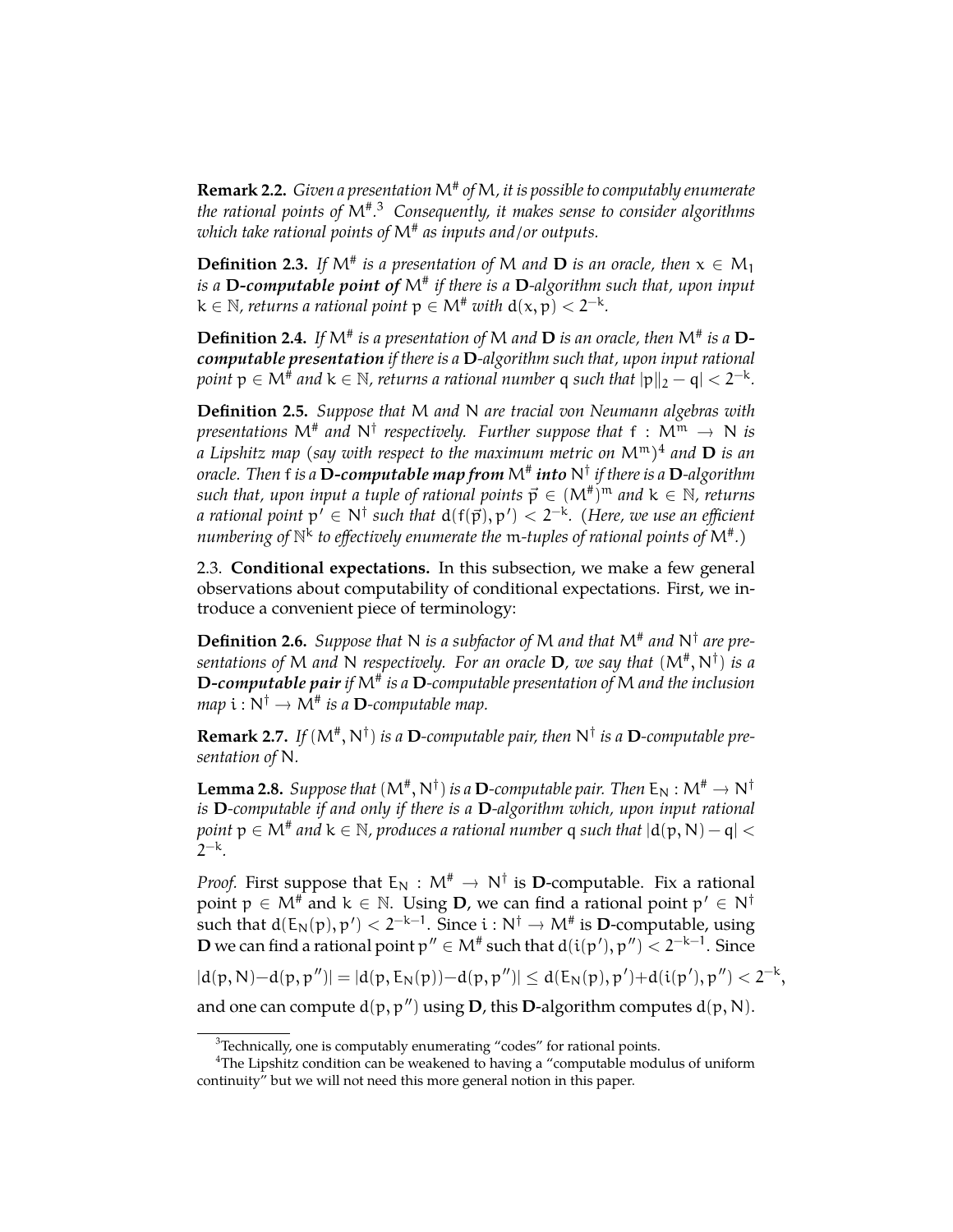We now prove the converse. Suppose that  $p \in M^\#$  is a rational point and  $k \in \mathbb{N}$ . Set l := k − 2. By the hypothesis, using **D** we can find a rational number q such that |d(p, N)−q| < 2−<sup>l</sup> . Now, using **D** again, start computing  $d(p, i(p'))$  to within  $2^{-l}$  for rational points  $p' \in N^{\#}$ . Suppose that  $p' \in N^{\dag}$ is the first rational point for which there is a rational number r such that  $d(p, i(p'))$  is within  $2^{-l}$  of r and  $(q - 2^{-l}, q + 2^{-l}) \cap (r - 2^{-l}, r + 2^{-l}) \neq \emptyset$ . Then since

$$
||p - p'||_2^2 = ||(p - E_N(p)) + (E_N(p) - p')||_2^2 = ||p - E_N(p)||_2^2 + ||E_N(p) - p'||_2^2,
$$
  
we have  $d(E_N(p), p')^2 = d(p, p')^2 - d(p, E_N(p))^2 \le 6 \cdot 2^{-1} + (3 \cdot 2^{-1})^2 < 2^{-1+3} + 2^{4-21} < 2^{-1+2} = 2^{-k}.$  This algorithm thus computes  $E_N$ .

We end this section with a brief comment about the finite index case.

**Proposition 2.9.** Suppose that N has finite index in M, that  $(M^*, N^{\dagger})$  is a D*computable pair, and that there is a Pimsner-Popa basis*  $m_1, \ldots, m_{n+1}$  *for* M *over* N (see [\[13\]](#page-9-9)) such that each  $m_i$  is a **D**-computable point of  $M^{\#}$  and each  $E_N(m_j)$ *is a*  $\mathbf{D}$ *-computable point of*  $\mathsf{N}^{\dagger}$ *. Then*  $\mathsf{E}_{\mathsf{N}}$  *is*  $\mathbf{D}$ *-computable.* 

*Proof.* Given a rational point  $p \in M^*$  and  $k \in \mathbb{N}$ , one first computes  $\sum m_i p_i$ (as  $p_j$  range over the presentation of N) and waits until it is within  $2^{-k}$  of x. Then since  $E_N$  is 2-norm contractive,  $E_N(x)$  is with  $2^{-k}$  of  $\sum E_N(m_j)p_j$ , which we can also compute using **d**.

**Question 2.10.** If  $(M^{\#}, N^{\dagger})$  is a **D**-computable pair of finite index, must a Pimsner-*Popa basis as above always exist?*

### 3. w-spectral gap

Throughout this section, M is a  $II_1$  factor and N is a subfactor of M. We remind the reader of the definition of w-spectral gap.

**Definition 3.1.** N *has w*-spectral gap in M *if, for any*  $\epsilon > 0$ *, there is a finite*  $F \subseteq N$  and  $\delta > 0$  such that, for all  $x \in M_1$ , we have: if  $\max_{u \in F} ||[x, y]||_2 < \delta$ , then *there is*  $x' \in N' \cap M$  *such that*  $d(x, x') < \epsilon$ *.* 

The reader is invited to consult [\[7\]](#page-9-10) for more information about w-spectral gap subfactors and their model-theoretic significance. In order to bring this notion into our computability-theoretic setting, we need the following definition:

**Definition 3.2.** *Suppose that* N *is a w-spectral gap subfactor of* M *and that* M# *and*  $N^{\dagger} = (N; (a_n)_{n \in \mathbb{N}})$  *are presentations of* M *and* N *respectively. We say that* f :  $\mathbb{N} \to \mathbb{N}$  *is a spectral gap function for*  $(\mathbb{M}^*, \mathbb{N}^+)$  *if: for any*  $\mathbb{n} \in \mathbb{N}$  *and rational*  $point \; \mathfrak{p} \in \mathsf{M}^{\#}$ , if  $\max_{1 \leq i \leq f(n)} \|[p, a_i]\|_2 < 2^{-f(n)}$ , then  $d(p, N' \cap M) < 2^{-n}$ .

**Remark 3.3.** *If* N *has w-spectral gap in* M*, then for any presentations* M# *and* N† of M and N respectively, there is a spectral gap function  $f$  for  $(M^\# , N^\dagger).$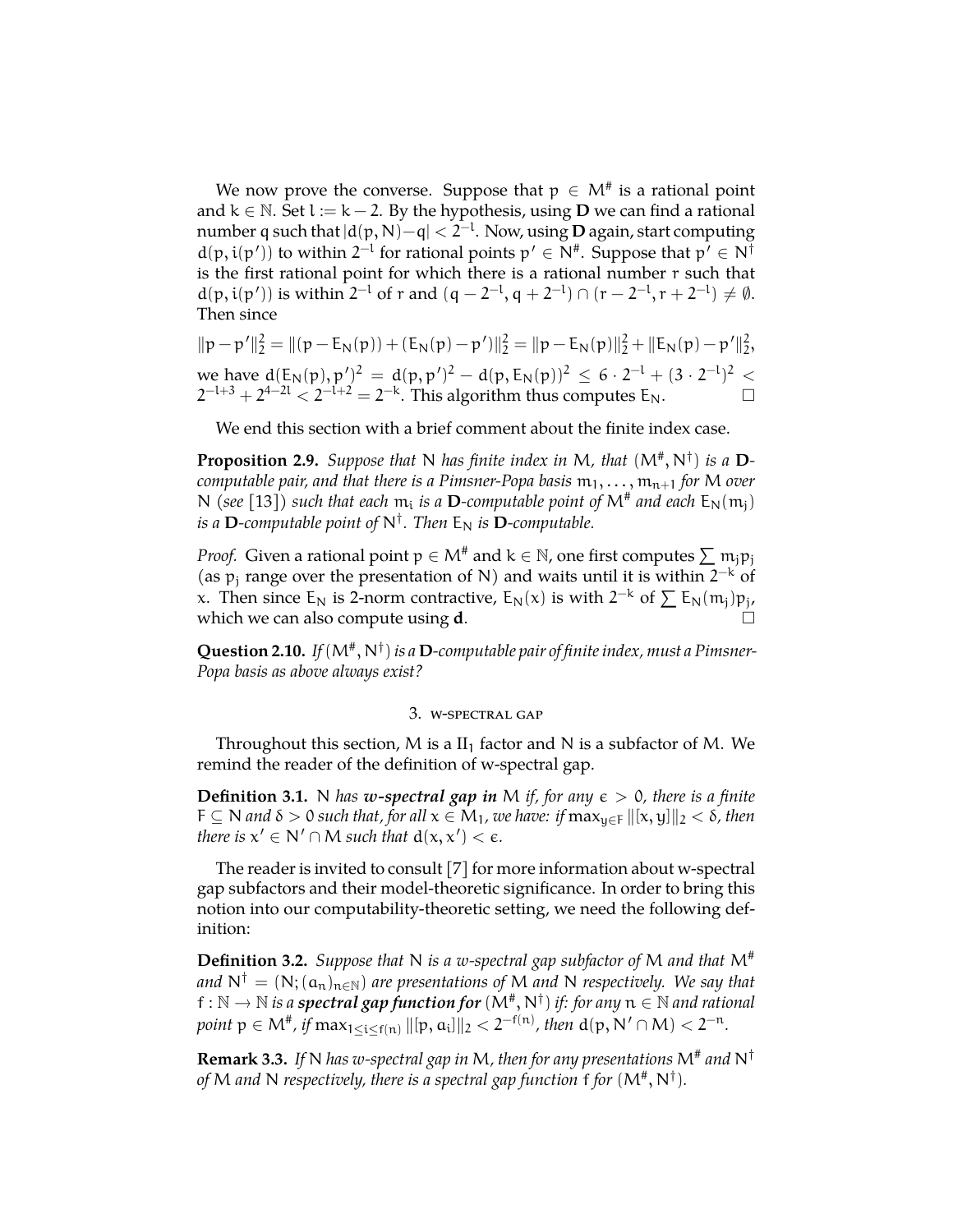In order to obtain our results about property (T) subfactors as a special case of our main result on w-spectral gap subfactors, we need to remind the reader of the following fact of Connes and Jones [\[3,](#page-9-1) Proposition 1]:

<span id="page-6-0"></span>**Fact 3.4.** *Suppose that* N *is a II*<sub>1</sub> *factor with property* (T). *Then there is*  $\epsilon > 0$ *, finite*  $F \subseteq M$ *, and*  $K > 0$  *such that, for any*  $\delta \leq \epsilon$ *, any* N-N *bimodule* H*, and any unit vector*  $\xi \in H$ *, if*  $\|y\xi - \xi y\| < \delta$  for all  $y \in F$ *, then there is a central vector*  $\eta \in H$  *such that*  $\|\eta - \xi\| < K\delta$ .

We refer to the finite set F in the previous fact as a **Kazhdan set** for N and the pair (F, K) as a **Kazhdan pair** for N (in analogy with the corresponding terminology for groups). We call a presentation  $N^{\dagger}$  of a property (T) factor N a **Kazhdan presentation** if there is a Kazhdan set for N amongst the rational points of  $N^{\dagger}$ .

Before stating the main computability-theoretic fact about Kazhdan presentations of property (T) factors, we state one easy lemma, whose proof we leave to the reader.

**Lemma 3.5.** *There is a computable function*  $j : \mathbb{N}^2 \to \mathbb{N}$  *such that, for any tracial von Neumann algebra* N*, any presentation* N† *of* N*, and any tracial von Neumann algebra* M *containing* N*, if* p *is the* m*th rational point of* N† *and* x ∈ M<sup>1</sup> *is such that*  $\max_{1 \le i \le j(m,k)} ||[x, a_i]||_2 < 2^{-j(m,k)}$ , then  $||[x, p]||_2 < 2^{-k}$ .

**Corollary 3.6.** *Suppose that* N *is a property (T) factor and* N† *is a Kazhdan presentation of* N*. Then for any II*<sup>1</sup> *factor containing* M *and any presentation* M# *of* M, there is a computable spectral gap function for  $(M^*, N^{\dagger})$ .

*Proof.* Take a finite subset F of  $M_1$  and  $p \in \mathbb{N}$  is such that  $(F, 2^p)$  is a Kazhdair pair for N as witnessed by  $\epsilon := 2^{-p}$  as in the statement of Fact [3.4](#page-6-0) and for which there is  $m \in \mathbb{N}$  such that F is contained amongst the first m rational points of N† . Set

$$
f(n):=\max_{1\leq i\leq m}j(i,n+p).
$$

Note that f is a computable function. We claim that f is a spectral gap function for  $(M^*,N^{\dagger})$ . Indeed, suppose that b is a rational point of  $M^{\#}$ and max $_{1\leq i\leq f(n)}$   $\| [b,a_i]\|_2\, <\, 2^{-f(n)}.$  Then by the definition of j, we have  $\max_{p \in F} \|[b, p]\|_2 < 2^{-n-p}$ , whence by Fact [3.4](#page-6-0) above, there is  $p' \in N' \cap M$ such that  $d(p, p') < 2^{-n}$ , as desired.  $\square$ 

**Remark 3.7.** *In the previous corollary, one can remove the assumption that the presentation is a Kazhdan presentation at the cost of concluding that the spectral gap function is merely* **D***-computable, where* **D** *is some oracle for which each member of some Kazhdan set for* N *is a* **D***-computable point.*

#### 4. EXISTENTIALLY CLOSED II<sub>1</sub> FACTORS

In this brief section, we remind the reader of the definition of existentially closed  $II_1$  factor and mention a few remarks about them.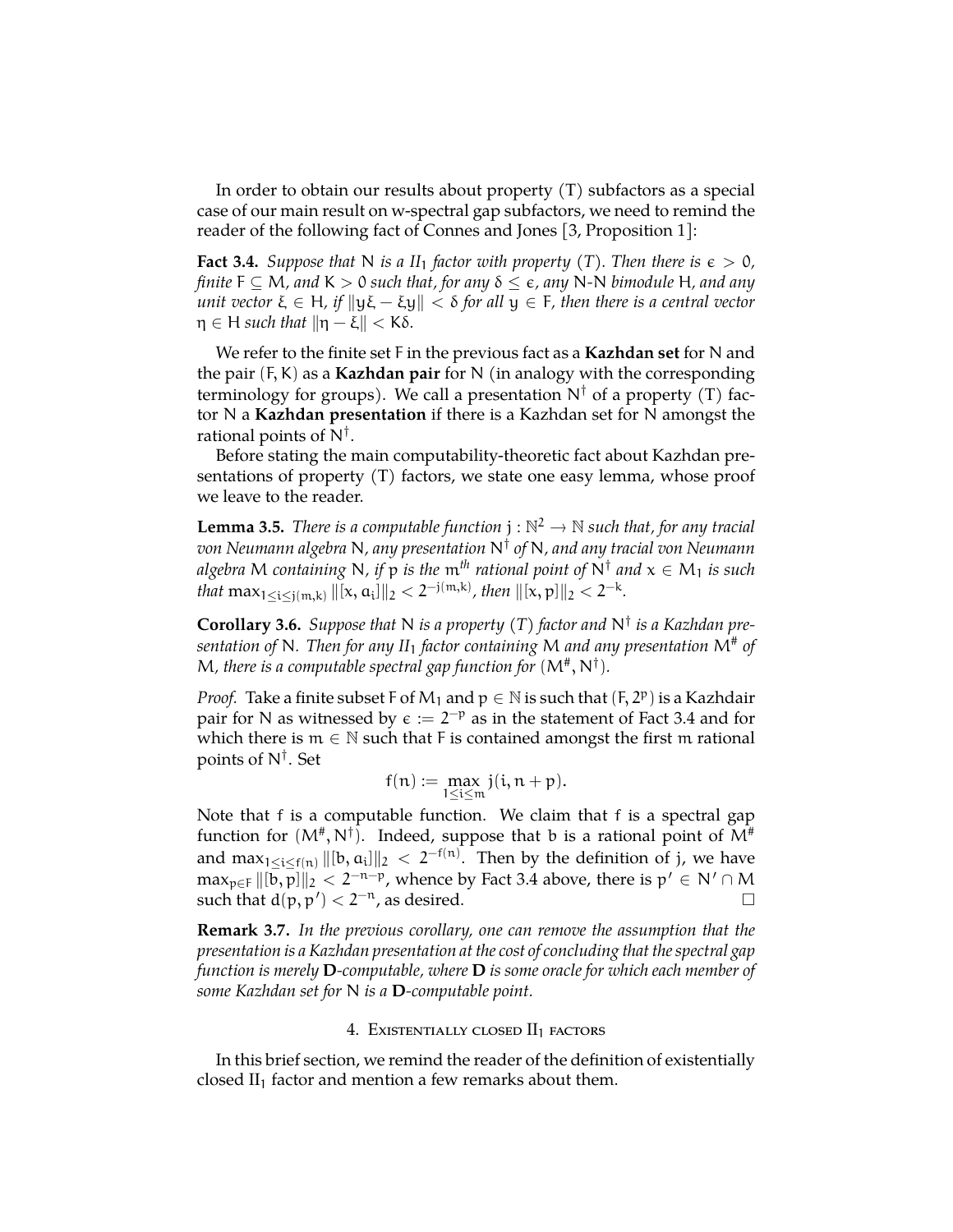**Definition 4.1.** *A II*<sup>1</sup> *factor* M *is existentially closed (or e.c. for short) if: whenever* **P** is a II<sub>1</sub> factor such that  $M \subseteq P$ , then there is an ultrafilter U and an embed*ding*  $i : P \hookrightarrow M^U$  *such that the restriction*  $i|M$  *is the diagonal embedding of* M *in*  $M^{\mathcal{U}}$ .

The class of e.c.  $II_1$  factors is an incredibly rich family of factors (see [\[5\]](#page-9-11) for more details). Every  $II_1$  factor embeds into an e.c. factor (of the same density character). The hyperfinite  $II_1$  factor  $\Re$  is an e.c. factor if and only if the Connes Embedding Problem has a positive solution. w-spectral gap subfactors of e.c. factors were studied in [\[7\]](#page-9-10), where it was shown, in particular, that if N is a w-spectral gap subfactor of the e.c. factor M, then  $(N' \cap M)' \cap M = N.$ 

We note that w-spectral gap subfactors of e.c. factors have infinite index, whence do not fall into the discussion from Section 2 above. Indeed, since w-spectral gap subfactors never have property Gamma<sup>[5](#page-7-0)</sup> while e.c. factors always have property Gamma (they are in fact McDuff [\[8,](#page-9-12) page 3]), it follows that w-spectral gap subfactors of e.c. factors always have infinite index by [\[13,](#page-9-9) Proposition 1.11].

## 5. Proof of the Main Result

In this section, we prove the main result announced in the introduction. First, given  $m \in \mathbb{N}$ , a II<sub>1</sub> factor M, and  $u, \alpha_1, \dots, \alpha_n, b \in M$ , we set

$$
\psi^M_{r,m}(u,\vec{\alpha},b):=max\left(\|uu^*-1\|_2,\max_{1\leq i\leq m}\|[u,a_i]\|_2,2r-\|[u,y]\|_2\right).
$$

Here,  $\div$  denotes truncated subtraction, that is,  $r \div s := max(r - s, 0)$ . We also set

$$
\phi^M_{r,\mathfrak{m}}(\vec{\mathfrak{a}},b):=\inf_{u\in M_1}\psi^M_{r,\mathfrak{m}}(u,\vec{\mathfrak{a}},b).
$$

In the next lemma (which follows almost immediately from the definitions), we view C as a tracial von Neumann algebra in the obvious way and consider its "standard" presentation, that is, with presentation  $\mathbb{Q}(i)$  (enumerated in some computable fashion).

<span id="page-7-1"></span>**Lemma 5.1.** *Suppose that* M# *is* **D***-computable. Then for each rational number* r  $\mathcal{A}$  *and each*  $m \in \mathbb{N}$ ,  $\psi^M_{r,m} : (M^*)^{m+2} \to \mathbb{C}$  *is*  $\mathbf{D}$ *-computable.* 

The following lemma follows from a standard functional calculus argument:

<span id="page-7-0"></span> $5$ This is probably well-known, but here is a proof communicated to us by Adrian Ioana: Suppose that N is a w-spectral gap subfactor of M. Fix  $\epsilon > 0$  and take a finite set  $F = F(\epsilon)$ witnessing w-spectral gap. Suppose that  $u \in U(N)$  e-commutes with F. Then there is  $x \in$  $N' \cap M$  such that  $d(u, x) \le \varepsilon$ . Since  $E_N(x) \in Z(N) = \mathbb{C} \cdot 1$ , it follows that  $d(u, \mathbb{C}) \le \varepsilon$ . If  $\varepsilon$ is sufficiently small, this prevents  $tr(u) = 0$ .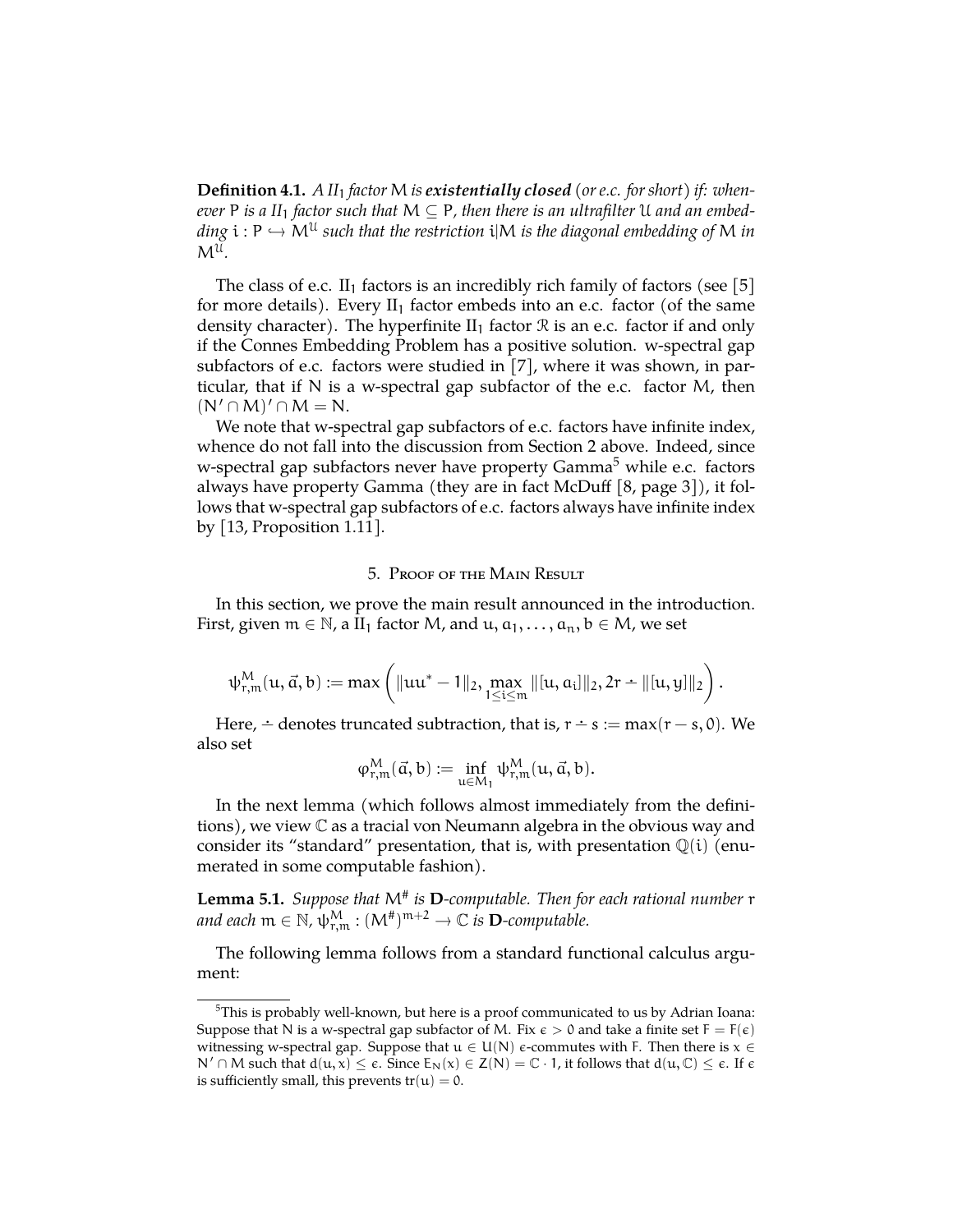**Lemma 5.2.** *There is a nondecreasing computable function*  $g : \mathbb{N} \to \mathbb{N}$  *such that, for all*  $k \in \mathbb{N}$ *, all tracial von Neumann algebras* M, and all  $u \in M_1$ , if  $\|uu^* - 1\|_2 <$  $2^{-g(k)}$ , then there is a unitary  $u' \in M$  such that  $d(u, u') < 2^{-k}$ .

<span id="page-8-0"></span>**Lemma 5.3.** *Suppose that*  $f : \mathbb{N} \to \mathbb{N}$  *is a spectral gap function for*  $(M, N^{\#})$ . *Set*  $f' : \mathbb{N} \to \mathbb{N}$  *to be*  $f'(n) := f(g(n+2) + 1)$ *. Then for any* n *and*  $r > 0$ *, if*  $\varphi^M_{r,f'(n)}(x_1,\ldots,x_{f'(n)},b) < 2^{-f'(n)}$ , then  $d(b,N) \geq r-2^{-n}$ .

*Proof.* Suppose  $u \in M_1$  is such that  $\psi^M_{r,f'(n)}(u,x_1,\ldots,x_{f'(n)},b) < 2^{-f'(n)}$ . Then there is  $u_1 \in N' \cap M$  such that  $d(u, u_1) < 2^{-g(n+2)-1}$ . Note then that  $\|u_1u_1^*-1\|_2 < 2^{-g(n+2)}$ , whence there is  $u_2 \in U(N' \cap M)$  such that  $d(u_1, u_2) < 2^{-(n+2)}$ . It follows that

$$
2r - ||[b, u_2|| \leq 2^{-f'(n)} + 2^{-g(n+2)-1} + 2^{-(n+2)} < 2^{-n}.
$$

If  $s = d(b, N)$ , we have elements  $b_n \in N$  such that  $d(b, b_n) \rightarrow s$ ; since  $d(u_2bu_2^*, b_n) = d(b, b_n)$  (as  $u_2b_nu_2^* = b_n$ ), we have  $d(b, u_2bu_2^*) \leq 2s$ . It follows that  $2r - 2 \cdot 2^{-n} \le ||[b, u_2]||_2^2 \le 2s$ , so  $s \ge r - 2^{-n}$ .  $\Box$ 

**Remark 5.4.** *Since* g *is computable,* f 0 *is* **D***-computable if* f *is* **D***-computable.*

<span id="page-8-1"></span>**Lemma 5.5.** *Suppose that* M *is e.c., that* N *is a subfactor of* M, and *that*  $(N, (x_n)_{n \in \mathbb{N}})$ *is a presentation of* N. If  $b \in M$  *is such that*  $d(b, N) = r$ , *then*  $\phi_{r,m}^M(\vec{x}, b) = 0$  for *all*  $m \in \mathbb{N}$ *.* 

*Proof.* Let P be the subalgebra of M generated by N and b. Set  $M_1 = M *_{N}$ P and let b' denote the other copy of b in M<sub>1</sub>. Note that  $d(b, b') = 2r$ . Let  $\theta$  : P  $\hookrightarrow$  M<sub>1</sub> be given by  $\theta|\mathbf{N} = id_{\mathbf{N}}$  and  $\theta(b) = b'$ . Let  $M_2$  be the HNN extension of  $M_1$  with respect to the embedding  $\theta$ . (See [\[14\]](#page-9-13) for details on HNN extensiosn of von Neumann algebras.). In particular,  $M_2$  is a  $II_1$ factor with a unitary element  $\mathfrak u$  so that  $\|[{\mathfrak u},{\mathfrak a}_{\mathfrak i}]\|_2 = 0$  for  ${\mathfrak i} = 1,\ldots,$   ${\mathfrak m}$  while  $\|\[\mathfrak{u},\mathfrak{b}]\|_2 = \mathfrak{d}(\mathfrak{b},\mathfrak{b}') = 2r$ , whence  $\varphi^{\mathsf{M}_2}(\vec{x},\mathfrak{b}) = 0$ . Since M is e.c.,  $\varphi^{\mathsf{M}}(\vec{x},\mathfrak{b}) = 0$  $0,$  as desired.

Here is the main theorem of this paper:

**Theorem 5.6.** *Suppose that* N *is a w-spectral gap subfactor of the e.c. factor* M *and that* M *and* N *have presentations* M# *and* N† *respectively so that the pair* (M# , N† ) *is a* **D***-computable pair for some oracle* **D***. Further suppose that there is a* **D**-computable spectral gap function for  $(M^*, N^{\dagger})$ . Then  $E_N : M^* \to N^{\dagger}$  *is*<br>**D** sequentable **D***-computable.*

*Proof.* Suppose we are given a rational point p of  $M^*$  and  $k \in \mathbb{N}$ . We use **D** to compute  $d(p, N^{\#})$  to within  $2^{-k}$  using two machines.

On the first machine, we start approximately computing  $\text{d}(\mathfrak{i}(\mathfrak{p}'),\mathfrak{p})$ , where p' ranges over rational points of  $N^{\dagger}$ . This is done by finding rational p"  $\in$  $M^*$  such that  $d(i(p'), p'')$  is small, and then computing  $d(p'', p)$  approximately. This machine thus enumerates upper bounds for  $d(p,N^{\#})$ .